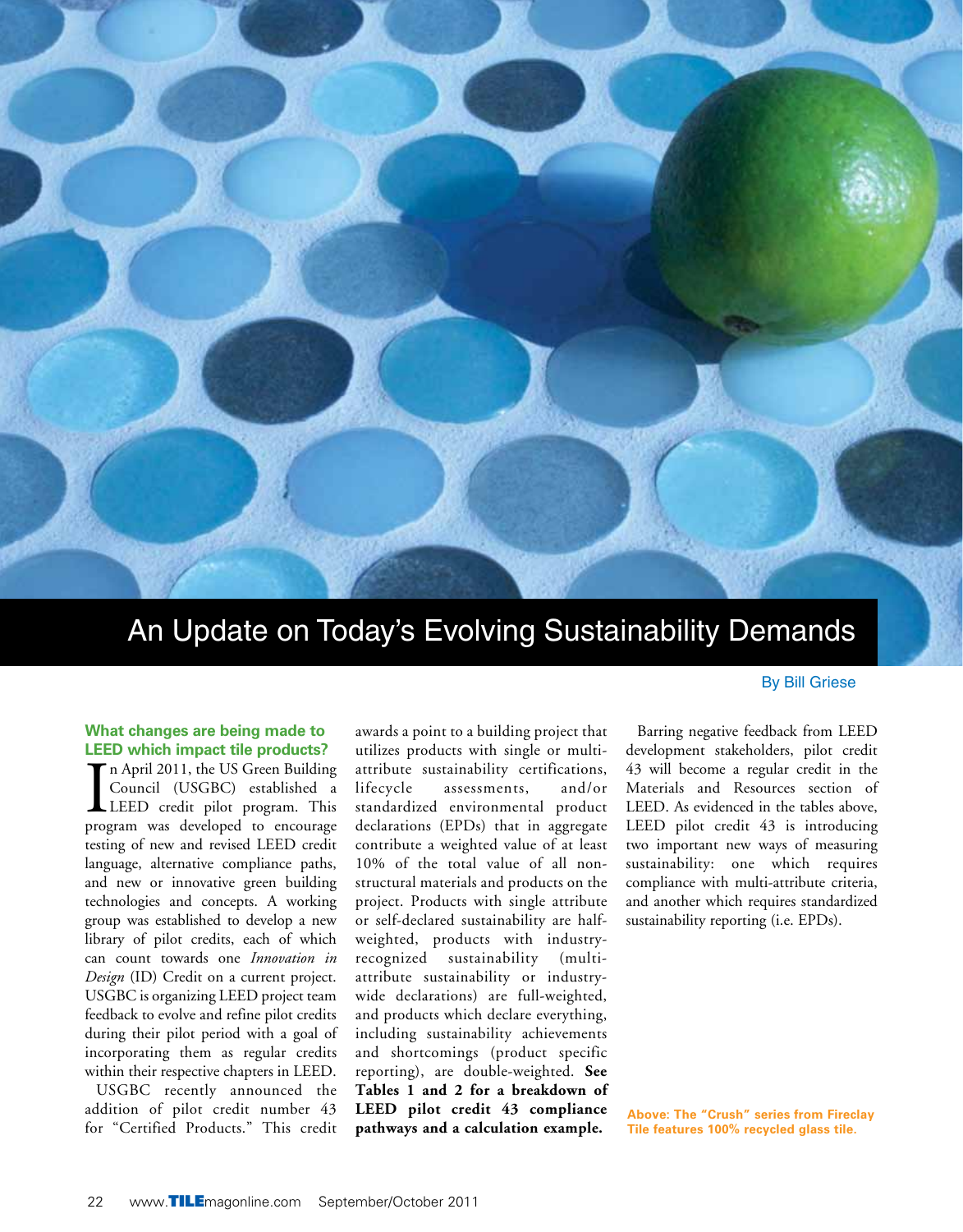| Pathway A: Products with certification(s)                          |                 |  |  |
|--------------------------------------------------------------------|-----------------|--|--|
| A: Single Attribute Certification                                  | Weight = $50%$  |  |  |
| B: Type I Environmental Label (Multi-Attribute Certification)      | Weight = $100%$ |  |  |
| C: Type I label based on Type III EPD                              | Weight = 200%   |  |  |
| Pathway B: Products with environmental product declarations (EPDs) |                 |  |  |
| A: Self-Declared LCA                                               | Weight = 50%    |  |  |
| B: Third Party Certified Type III EPD: Industry-Wide               | Weight = $100%$ |  |  |
| C: Third Party Certified Type III EPD; Product-Specific            | Weight $= 200%$ |  |  |

## **Table 2**

· Total cost of project's nonstructural materials: \$10,000,000 \* 10% threshold requirement for Pilot Credit #43: \$1,000,000

| <b>Peoduct</b>           | Total          | <b>Cortafication Pathway</b> |           |                        | <b>LPD Pathway</b>        |        |                                                   |             |
|--------------------------|----------------|------------------------------|-----------|------------------------|---------------------------|--------|---------------------------------------------------|-------------|
|                          |                | А                            | ٠         |                        | ٠                         |        |                                                   |             |
| Name                     | <b>Product</b> |                              | Multi-    | Label based            | Solid                     |        | EPO based on EPD based on Products Weighted Value |             |
|                          | Cost           | <b>Attributo</b>             | Attribute | on EPD                 | Declared LCA Industry PCR |        | Specific PCR                                      |             |
|                          |                | (SCN)                        | (100%)    | (200%                  | (50%)                     | (100%) | (200%                                             |             |
| Product A                | \$200,000      | $\mathbf x$                  |           |                        |                           |        |                                                   | \$300,000   |
| <b>Peoduct B</b>         | \$300,000      |                              | ×         |                        |                           |        |                                                   | \$300,000   |
| Peoduct C                | \$100,000      |                              | ×         |                        |                           |        | ©                                                 | \$300,000   |
| Peoduct D                | \$300,000      | $\infty$                     | ×         |                        |                           |        |                                                   | \$300,000   |
| <b>TOTAL</b>             | \$900,000      |                              |           |                        |                           |        |                                                   | \$1,000,000 |
|                          |                |                              |           |                        |                           |        |                                                   |             |
| Product cannot be        |                |                              |           | Product may be counted |                           |        |                                                   |             |
| counted twice within the |                |                              |           | twice if in different  |                           |        |                                                   |             |
| same pathway             |                |                              |           | pathways               |                           |        |                                                   |             |

pathways



### **What does Green Squared**SM mean **for the ceramic tile industry?**

The Tile Council of North America (TCNA) is leading an effort to develop Green Squared<sup>SM</sup>, a lifecycle-based multi-attribute standard for sustainable tiles and installation materials. Once in place, products certified to the Green Squared<sup>SM</sup> standard could be considered for contribution to LEED and would receive even greater acceptance in the sustainable product marketplace.

Green Squared<sup>SM</sup> will introduce sustainability criteria for porcelain, pressed floor, mosaic, quarry, and glazed wall tiles. Additionally, mortar, grout, membranes, backerboards, and many other products needed to tile floors and walls will

**Table 1: LEED pilot credit 43 compliance pathways Table 2: LEED pilot credit 43 compliance calculation example** Bottom Left: Products Covered by Green Squared<sup>sM</sup>

be standardized. Once completed, it will be the very first sustainable building material standard to encompass a full range of products within an industry!

The sustainability criteria for each product category in Green Squared<sup>SM</sup> will be in accordance with the North American green building industry's practices, expectations, and leading initiatives. The standard will establish a consistent approach to the evaluation and determination of sustainable products, and it will include relevant criteria through the product lifecycle, from raw material extraction through manufacturing, use, and end of life management.

Reflecting the latest environmental thinking and to meet today's multi-attribute sustainability expectations, the first section of Green Squared<sup>SM</sup> defines the criteria for General Environmental Characteristics (product characteristics).

The second section of Green Squared<sup>SM</sup>, Environmental Product Manufacturing and Raw Material Extraction, lays the foundation for environmental manufacturing.

The third section of Green Squared<sup>SM</sup>, End of Product Life Management, considers that tile products are durable, inert, and intended to last as long as the buildings in which they are installed. Furthermore, it notes product end of life management is most pertinent to building demolition waste and waste generated during construction.

The fourth section of Green Squared<sup>SM</sup>, Progressive Corporate Governance, sets corporate social responsibility criteria for the workplace and for community involvement.

The final section of Green Squared<sup>SM</sup>, Innovation, gives manufacturers the opportunity to achieve product sustainability recognition through exceptional performance beyond the requirements set forth in the standard and/or for innovative performance in categories not specifically addressed.

Green Squared<sup>SM</sup> is currently being considered under the designation A138.1 by the ANSI A108 Committee, which represents a diverse cross-section of tile industry and green building community stakeholders. As the first ANSI multiattribute sustainable tile product standard, it will serve as a valuable tool for assessing the overall sustainability of tile and installation materials in today's green building world.

# **What are EPDs and PCRs,**

#### **and what do they mean for the tile industry?**

Product Category Rules (PCRs) are the basis for developing Environmental Product Declarations (EPDs) in accordance with ISO 14025 Type 3 Environmental Declaration Principles and